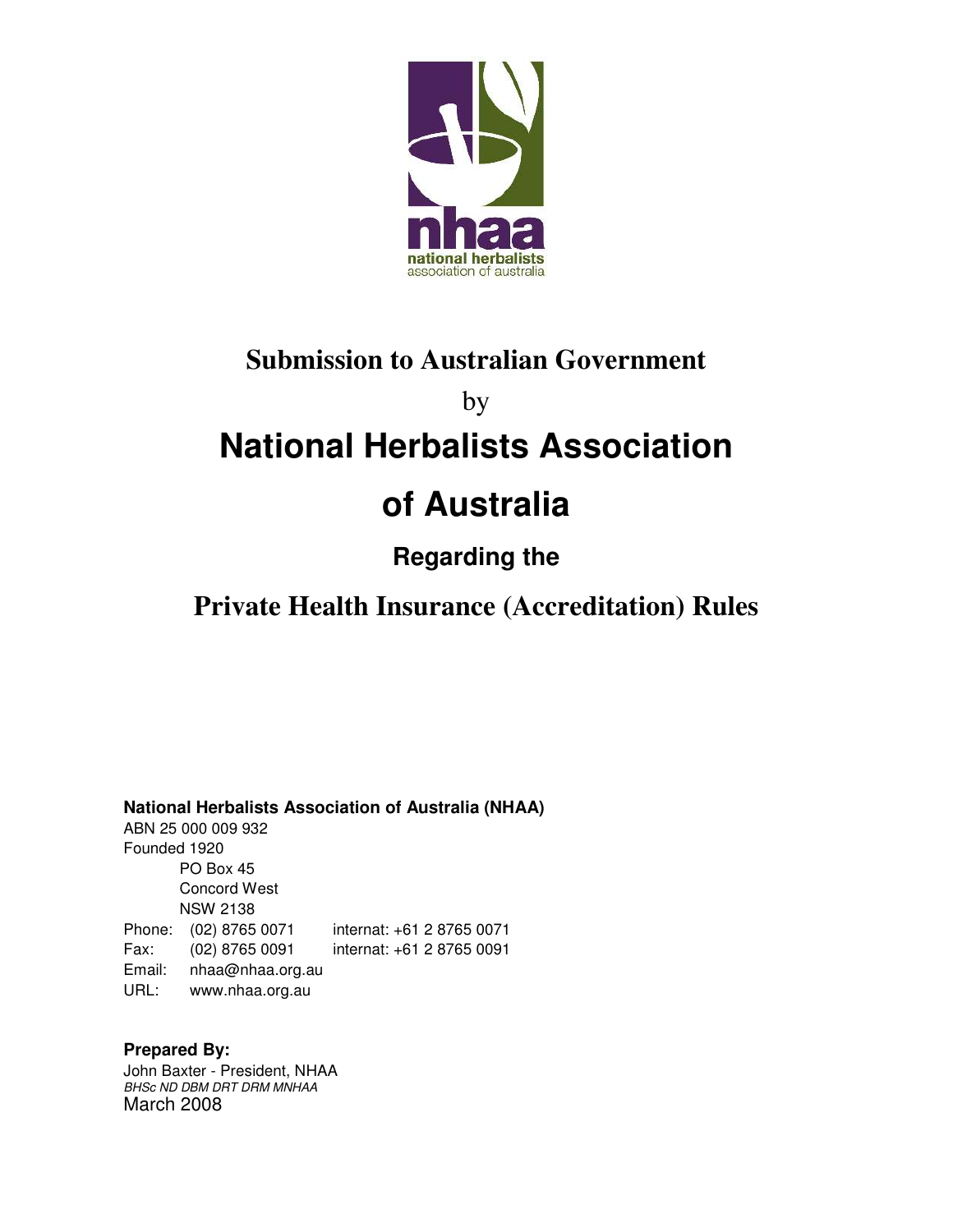

#### **Contents**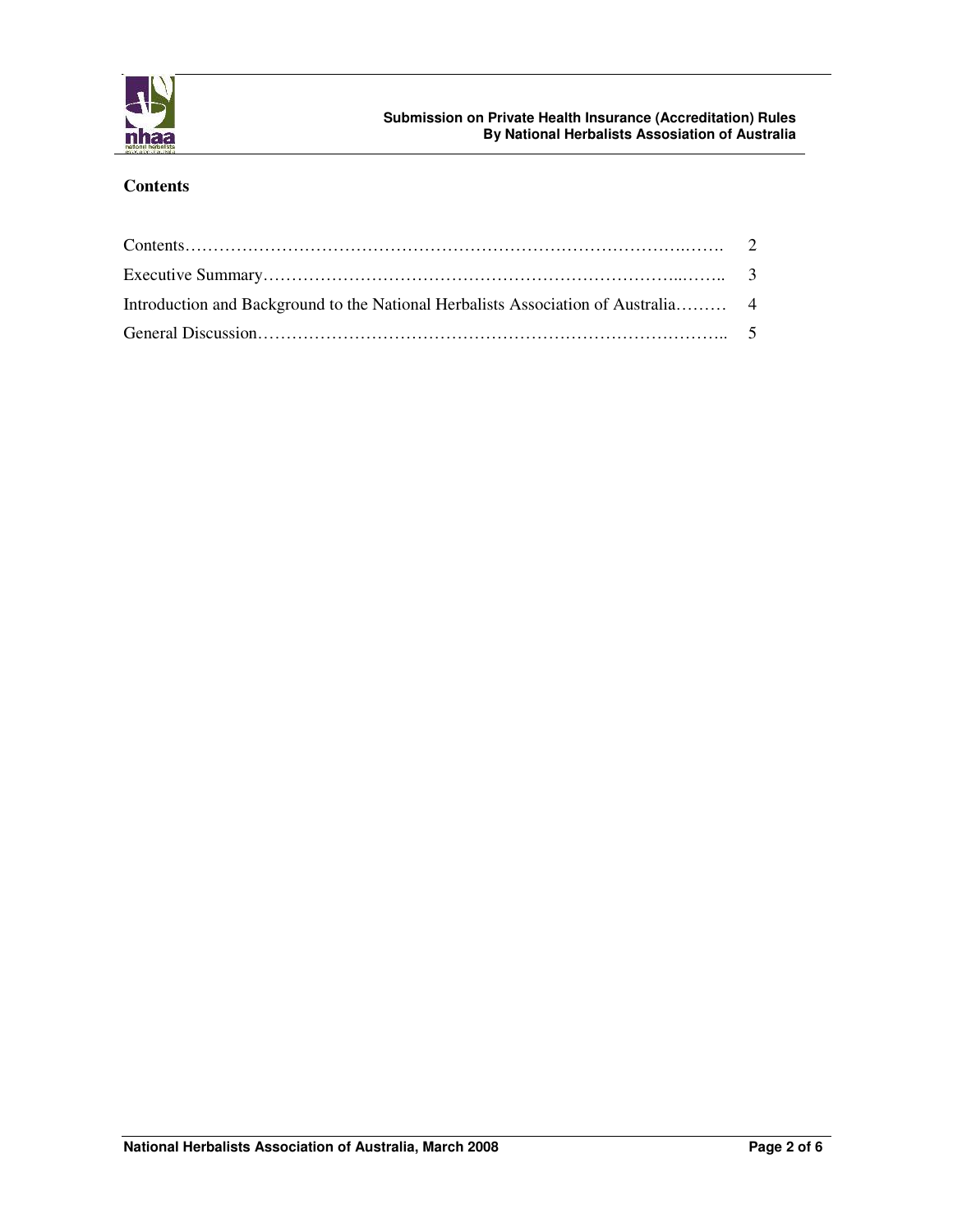

#### **Executive Summary**

- 1. This document has been prepared by the National Herbalists Association of Australia (NHAA), which has represented the interests of professional Western Herbal Medicine (WHM) practitioners and Naturopaths in Australia since 1920.
- 2. The members of the NHAA fall under rule 10(a).
- 3. The NHAA supports the Draft Private Health Insurance (Accreditation) Rules in principle.
- 4. As a professional organisation the NHAA believes it should have equal status with the members of Allied Health Professions Australia Ltd, or any successor organisation.
- 5. The NHAA stands ready to discuss these issues with all parties involved to obtain a suitable resolution.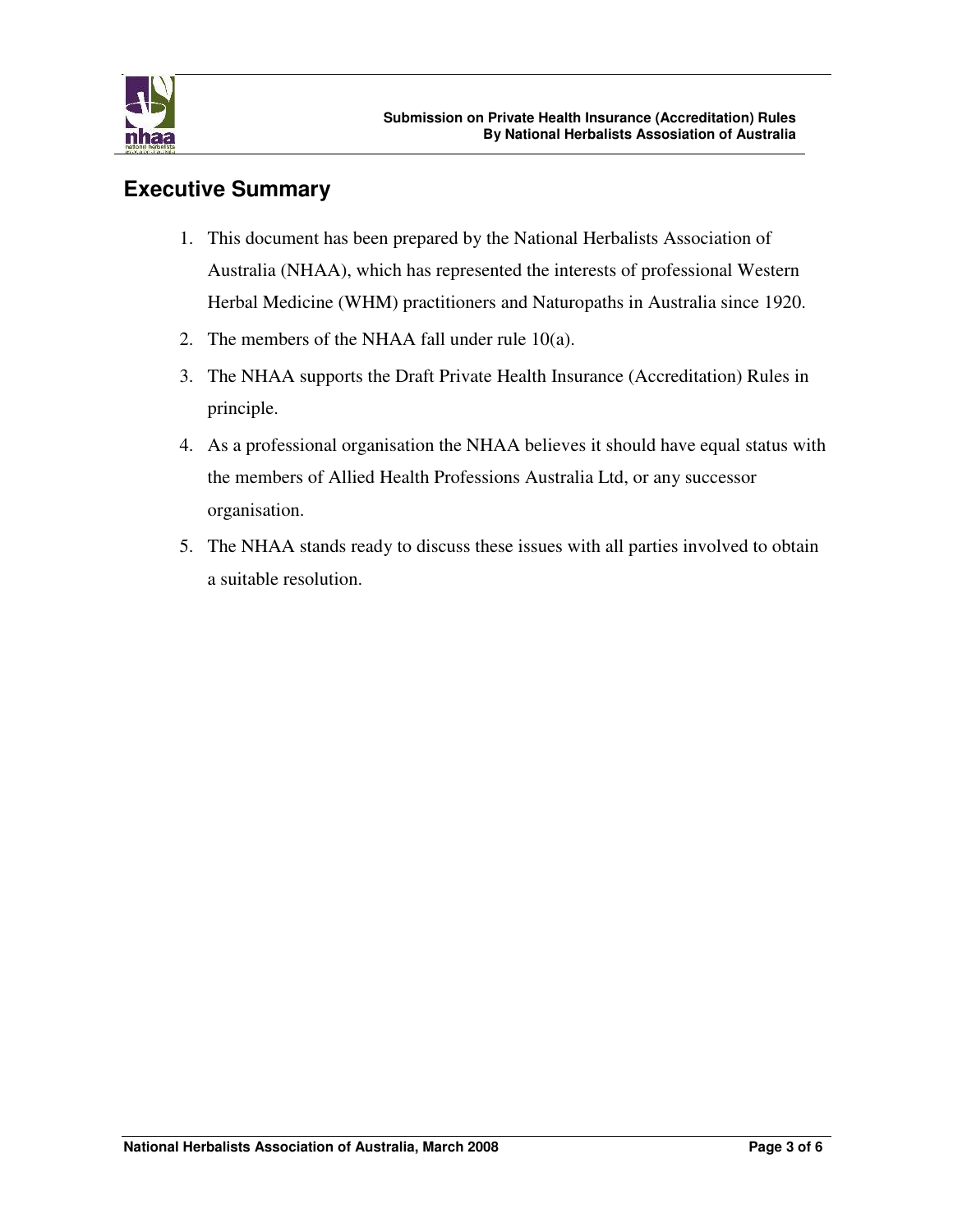

### **Introduction and Background to the National Herbalists Association of Australia**

The NHAA is the key professional Association representing appropriately qualified Western Herbalists and Naturopaths using herbal medicines as their primary treatment modality. It is the oldest professional association of complementary therapists, founded in 1920, with a current full membership of 936 (our total membership is 1461 including student and companion members). This represents approximately one third of practising Herbalists and Naturopaths in Australia. The NHAA is the only national professional association specifically concerned with the practice and education of Western Herbal Medicine (WHM).

The primary aims of the NHAA include to:

- Promote, protect and encourage the study, practice and knowledge of medical herbalism.
- Disseminate such knowledge by talks, seminars and publications.
- Encourage the highest ideals of professional and ethical standards.
- Promote herbal medicine within the community as a safe and effective treatment option.

The Full Membership of the Association elects the Board of Directors of the NHAA, with each member serving a two-year voluntary (unpaid) term after which they may stand for reelection.

Full members of the NHAA have completed training in Western Herbal Medicine sufficient to meet the educational standards as determined by the Examiners of the Board in consultation with tertiary education institutions (standards based on but exceeding the requirements of the NSW Health Training Package), and must adhere to a comprehensive Code of Ethics and Continuing Professional Education (CPE) program

Since its inception, the NHAA and its members have been at the forefront of herbal medicine and have been influential in areas ranging from education and practice standards, to government regulation and industry standards. The NHAA has a strong commitment to achieving high educational standards in herbal medicine practice and supports regulation of the profession.

Membership is mainly practitioners of Western Herbal Medicine including Naturopaths who choose to use herbal medicine as their major modality of practise.

Details of the NHAA Constitution, the Code of Ethics, Standards for Practice and Course Accreditation Guidelines are available at our website www.nhaa.org.au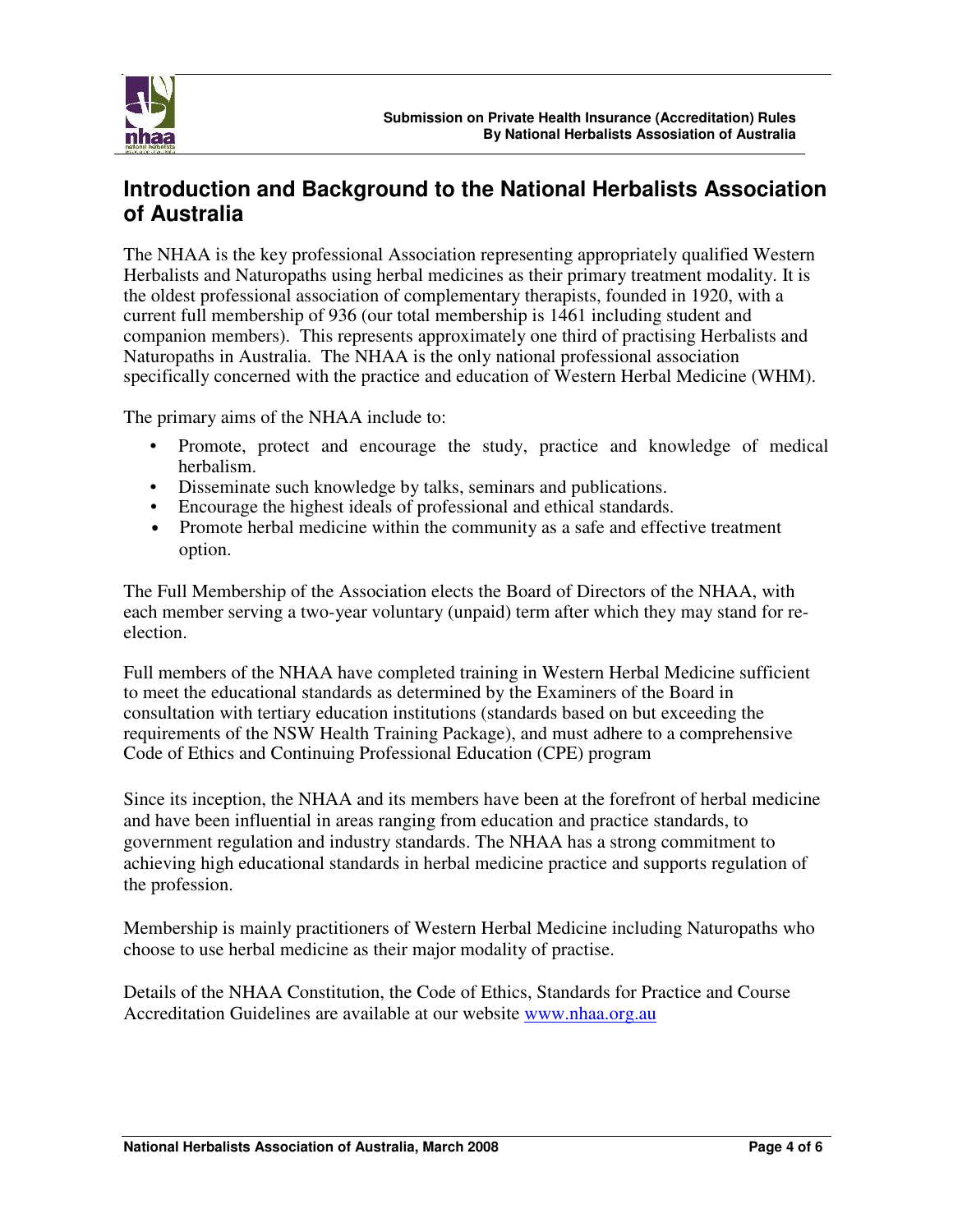

#### **General Discussion**

The NHAA is a professional association that fulfils the criteria of rule 10(a).

 (i) Member practitioners are required to have a high level of education in their field. The NHAA supports the Draft Private Health Insurance (Accreditation) Rules in principle with the following additional comments relating to training and education: The NHAA as a professional accreditation body sets a standard that has become the benchmark for herbal training within the Vocational Education & Training (VET) sector. This is evidenced by the direct adoption of the NHAA's course accreditation system into the Health Training Package (HTP) used as the national standard for training and recognition of Herbalists and Naturopaths. We believe that these standards should be the point of reference for the level of training and education required by all Herbalists and Naturopaths.

(ii) Member practitioners are required to have a regularly updated first Aid qualification.

(iii) Member practitioners are required to carry Professional Indemnity Insurance.

(iv) Member practitioners are required to comply with the NHAA Code of Conduct and Ethics.

(v) Member practitioners are required to have evidence of on-going professional education/development.

The health insurers treat Herbalists and Naturopaths as allied health professionals and pay a rebate to members based on criteria set out by the health insurers, which includes:

- The practitioner must be eligible for membership of a professional association
- The practitioner must have a first aid qualification
- The practitioner must be covered by professional indemnity insurance
- The practitioner must comply with a code of conduct and ethics
- The practitioner must have on-going professional education/development